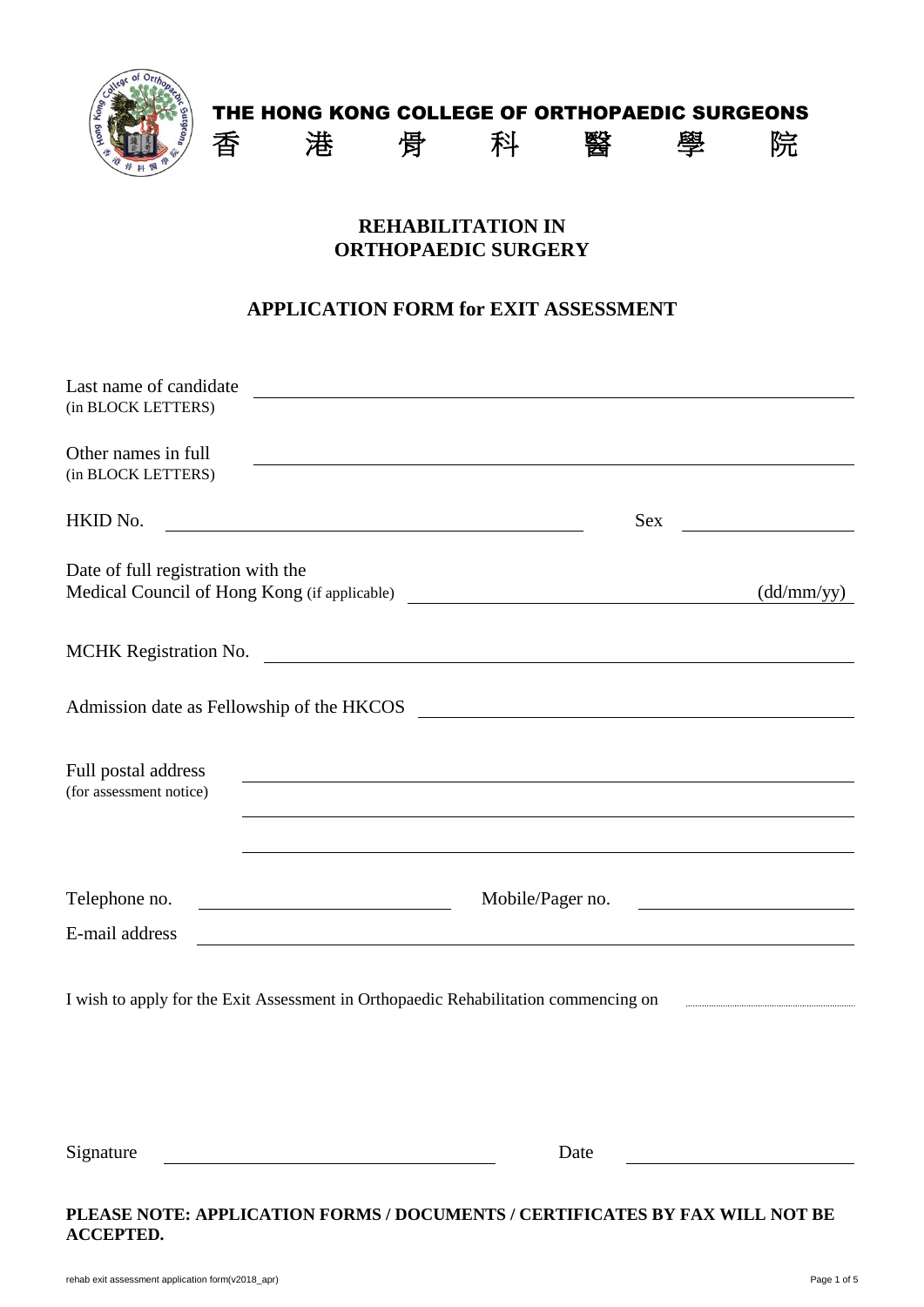## **RECORD OF TRAINING**

| Hospital | From (dd/mm/yy) | $To (dd/mm/yy)$ | Name of Supervisor | Signature &<br>Official Chop of Hospital |
|----------|-----------------|-----------------|--------------------|------------------------------------------|
|          |                 |                 |                    |                                          |
|          |                 |                 |                    |                                          |
|          |                 |                 |                    |                                          |
|          |                 |                 |                    |                                          |
|          |                 |                 |                    |                                          |
|          |                 |                 |                    |                                          |
|          |                 |                 |                    |                                          |
|          |                 |                 |                    |                                          |
|          |                 |                 |                    |                                          |
|          |                 |                 |                    |                                          |
|          |                 |                 |                    |                                          |

1. Minimum of twelve months' training in an approved post in Basic Orthopaedic Rehabilitation :

2. Minimum of twelve months' hands on training in Advanced (Post-fellowship) Orthopaedic Rehabilitation (including Spinal Cord and Amputees) :

| Hospital | From (dd/mm/yy) | $To (dd/mm/yy)$ | Name of Supervisor | Signature $\&$            |
|----------|-----------------|-----------------|--------------------|---------------------------|
|          |                 |                 |                    | Official Chop of Hospital |
|          |                 |                 |                    |                           |
|          |                 |                 |                    |                           |
|          |                 |                 |                    |                           |
|          |                 |                 |                    |                           |
|          |                 |                 |                    |                           |
|          |                 |                 |                    |                           |
|          |                 |                 |                    |                           |
|          |                 |                 |                    |                           |
|          |                 |                 |                    |                           |
|          |                 |                 |                    |                           |
|          |                 |                 |                    |                           |
|          |                 |                 |                    |                           |
|          |                 |                 |                    |                           |
|          |                 |                 |                    |                           |
|          |                 |                 |                    |                           |
|          |                 |                 |                    |                           |
|          |                 |                 |                    |                           |
|          |                 |                 |                    |                           |
|          |                 |                 |                    |                           |
|          |                 |                 |                    |                           |
|          |                 |                 |                    |                           |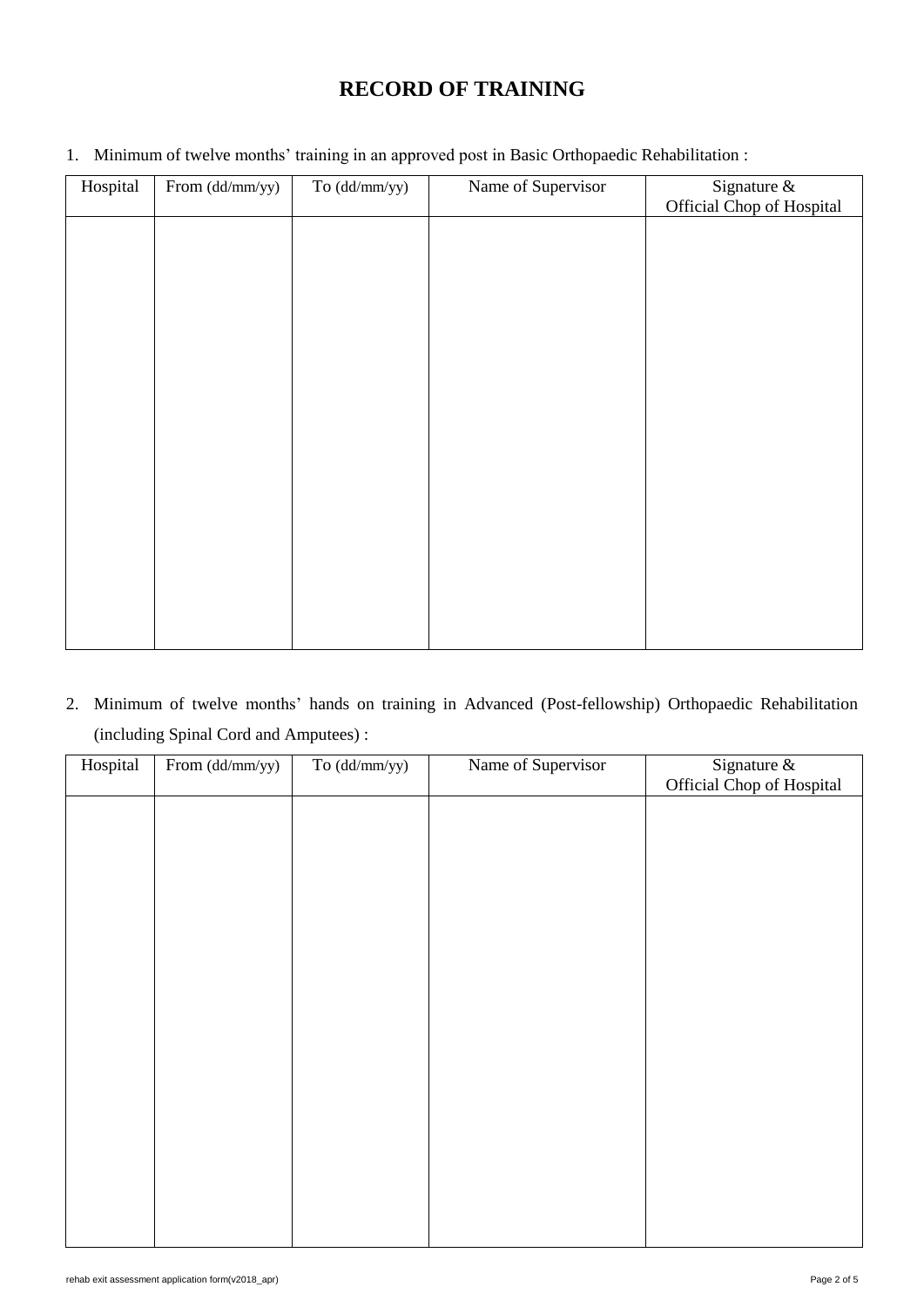#### 3. Attendance in Seminars and Workshops organized by the HKCOS:

| Date | Topic | Training Points |
|------|-------|-----------------|
|      |       |                 |
|      |       |                 |
|      |       |                 |
|      |       |                 |
|      |       |                 |
|      |       |                 |
|      |       |                 |
|      |       |                 |
|      |       |                 |
|      |       |                 |
|      |       |                 |
|      |       |                 |
|      |       |                 |
|      |       |                 |
|      |       |                 |
|      |       |                 |
|      |       |                 |
|      |       |                 |
|      |       |                 |
|      |       |                 |
|      |       |                 |
|      |       |                 |
|      |       |                 |
|      |       |                 |
|      |       |                 |
|      |       |                 |
|      |       |                 |
|      |       |                 |
|      |       |                 |
|      |       |                 |
|      |       |                 |
|      |       |                 |
|      |       |                 |
|      |       |                 |
|      |       |                 |
|      |       |                 |
|      |       |                 |
|      |       |                 |
|      |       |                 |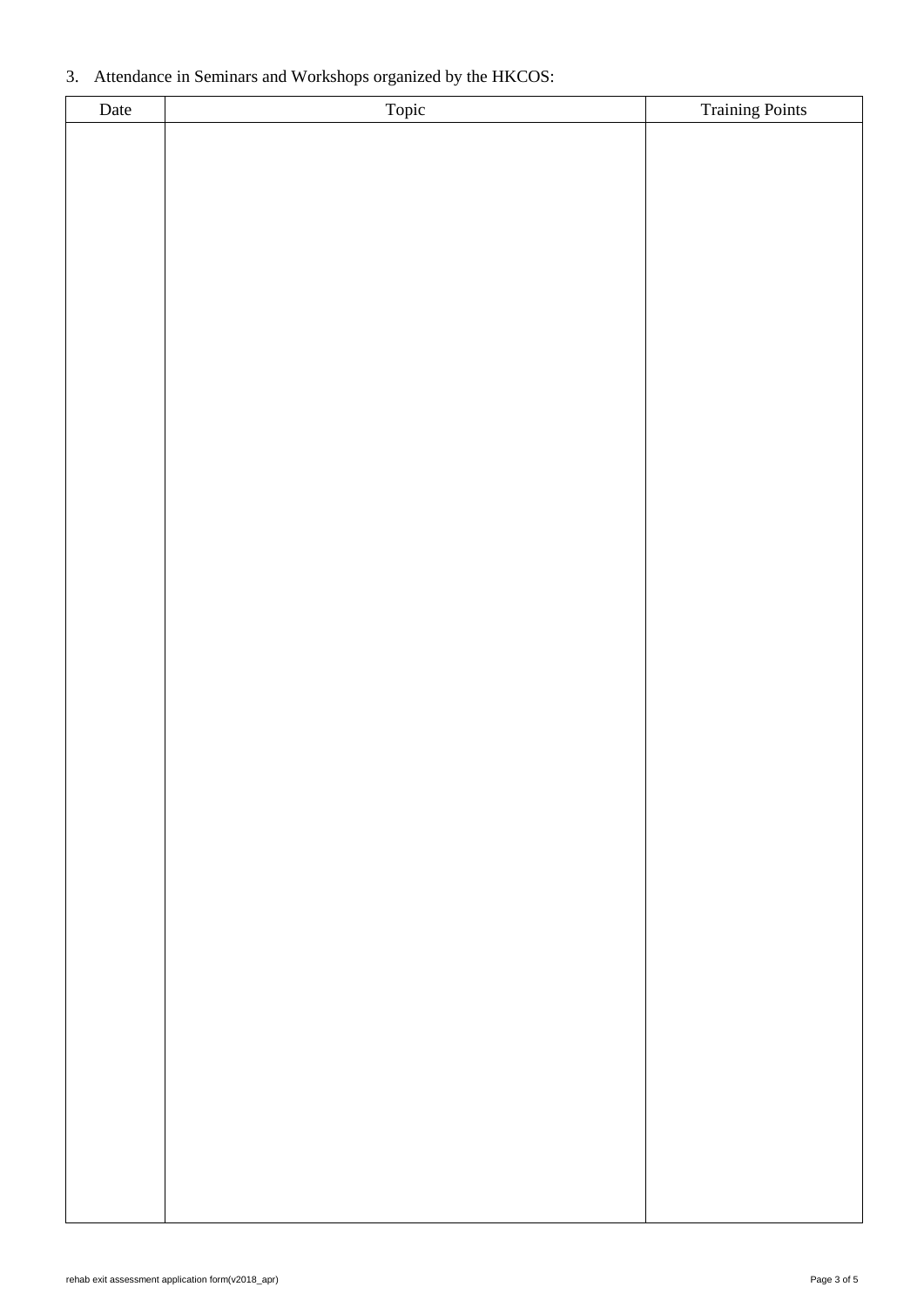# **REQUIREMENTS**

**Dissertation on a Chosen Project with Direct Supervision from an Orthopaedic Rehabilitation Subspecialty Trainer**

(provide photocopy)

| Title of dissertation          |  |  |  |
|--------------------------------|--|--|--|
|                                |  |  |  |
| Supervision of<br>dissertation |  |  |  |
| Name of $\text{author}(s)$     |  |  |  |
|                                |  |  |  |